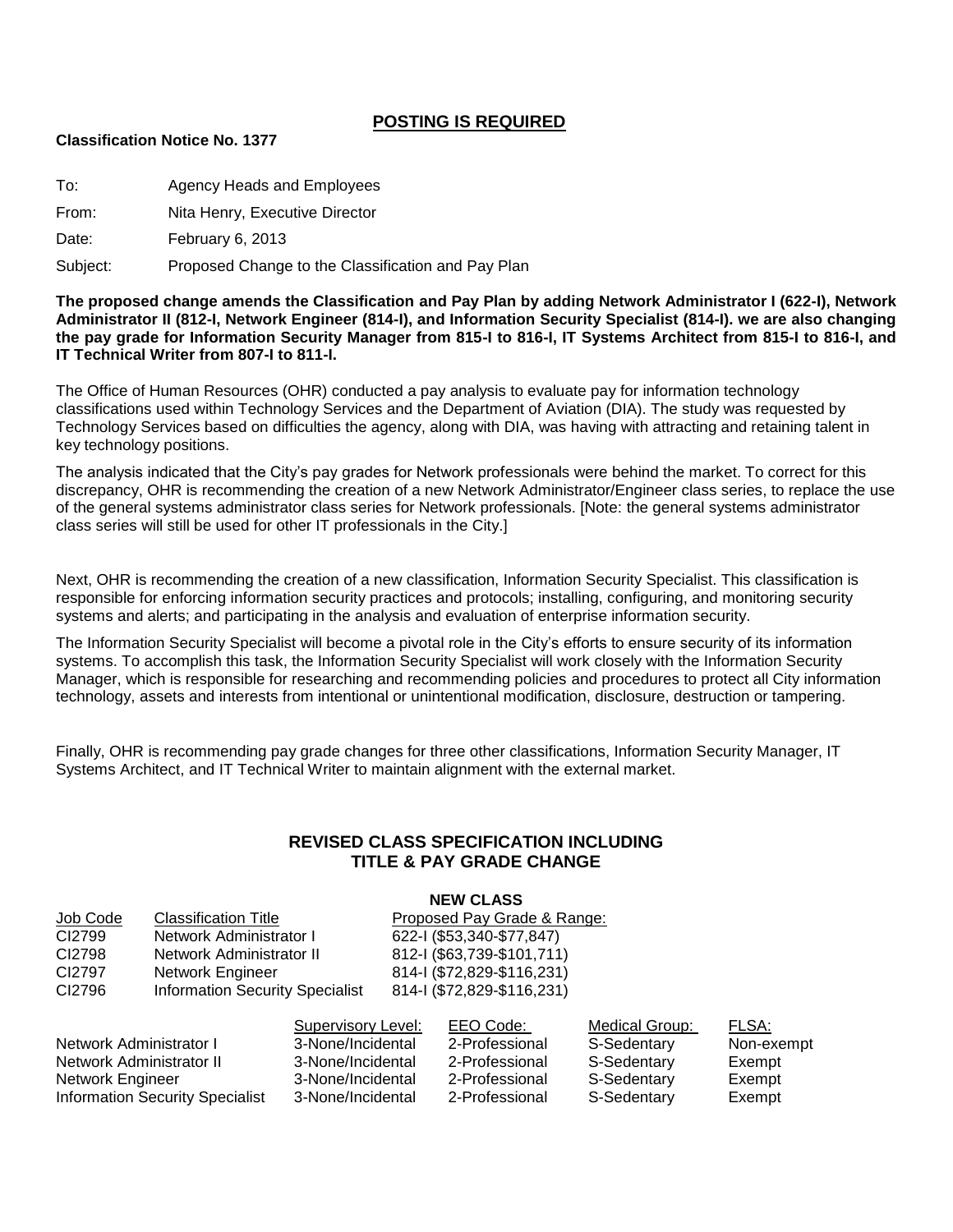# **PAY GRADE CHANGE**

|           |                                          | Current                    | Proposed                   |
|-----------|------------------------------------------|----------------------------|----------------------------|
| Job Code: | Classification Title:                    | Pay Grade & Range:         | Pay Grade & Range:         |
| CI1870    | Information Security Manager             | 815-1 (\$77,847-\$124,266) | 816-1 (\$83,228-\$132,847) |
| CI2214    | Information Technology Systems Architect | 815-1 (\$77,847-\$124,266) | 816-1 (\$83,228-\$132,847) |
| CI1667    | Information Technology Technical Writer  | 807-1 (\$45,620-\$72,829)  | 811-I (\$59,618-\$95,130)  |

Per Career Service Rule 7-37 A – "If it is determined, as a result of an audit or maintenance study, that changes to the classification and pay plan are necessary, the effective date of any resulting re-allocations shall be the beginning of the first work week following approval by the Board."

The Career Service Executive Personnel Director shall provide those appointing authorities who are affected with a draft of proposed changes in the plan, and notice shall be posted on appropriate bulletin boards at least thirteen calendar days from the date of this notice.